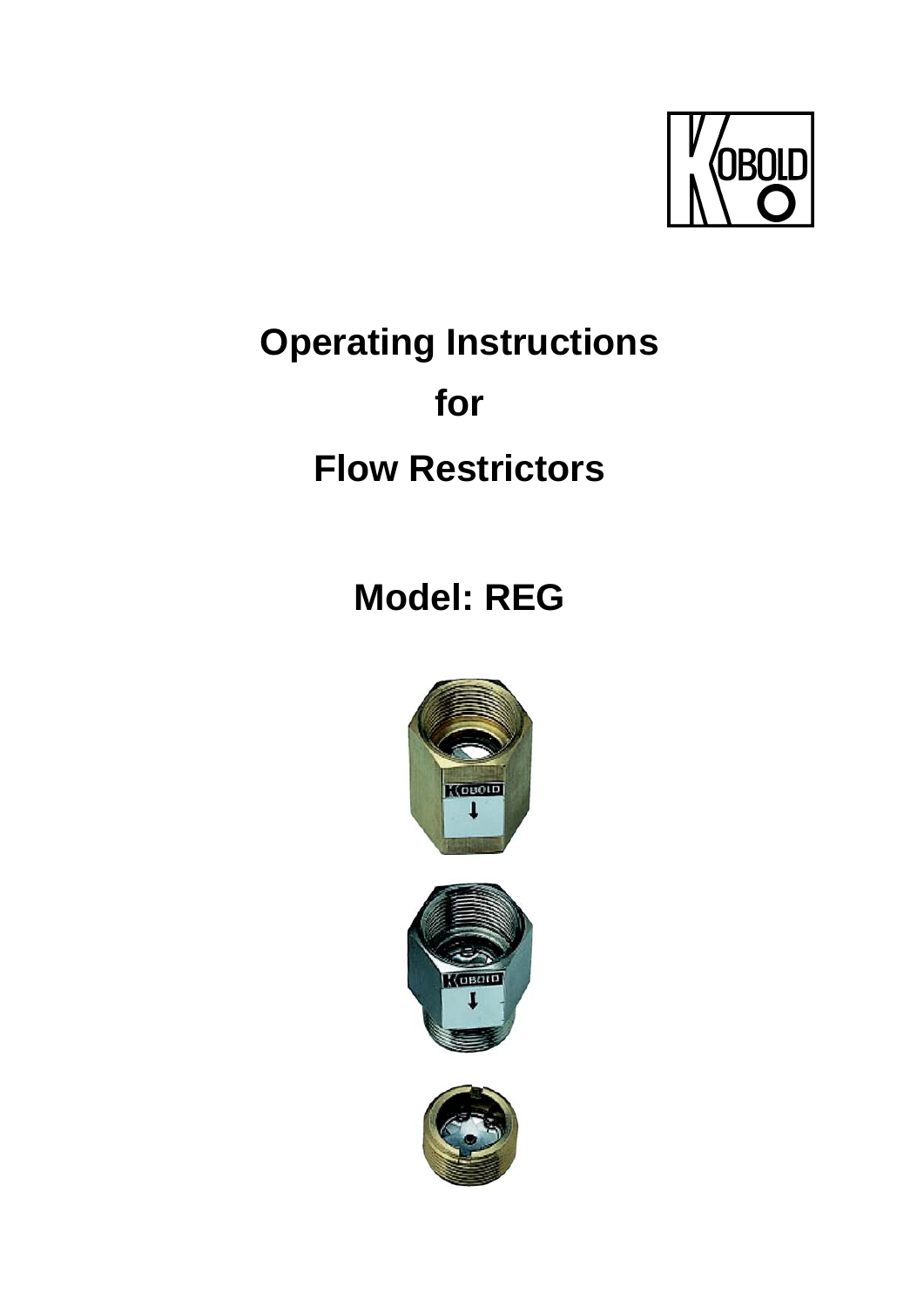## 1. Contents

**Manufactured and sold by:** 

Kobold Messring GmbH Nordring 22-24 D-65719 Hofheim Tel.: +49 (0)6192-2990 Fax: +49(0)6192-23398 E-Mail: info.de@kobold.com Internet: www.kobold.com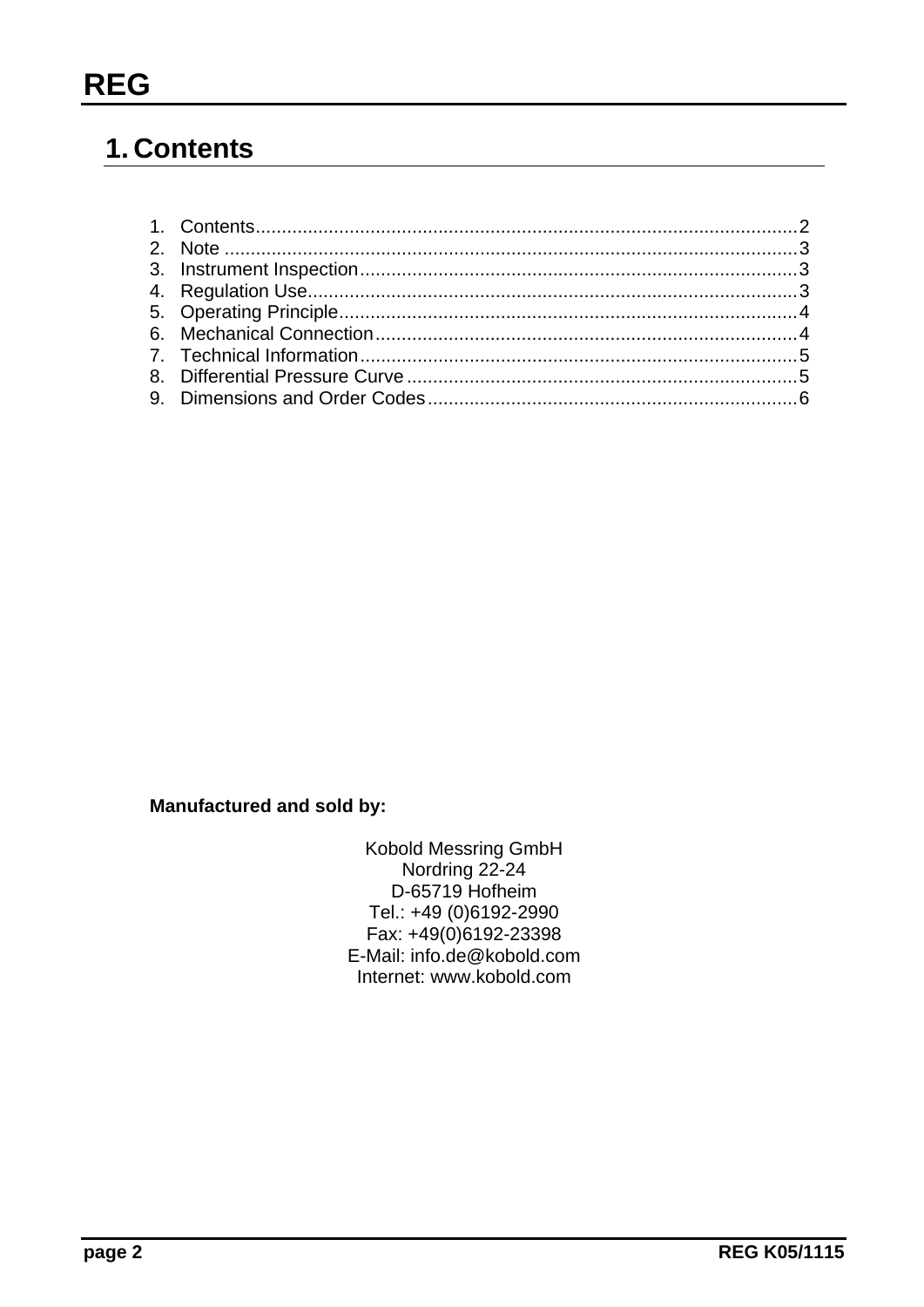### **2. Note**

Please read these operating instructions before unpacking and putting the unit into operation. Follow the instructions precisely as described herein.

The devices are only to be used, maintained and serviced by persons familiar with these operating instructions and in accordance with local regulations applying to Health & Safety and prevention of accidents.

When used in machines, the measuring unit should be used only when the machines fulfil the EC-machine guidelines.

### **as per PED 2014/68/EU**

In acc. with Article 4 Paragraph (3), "Sound Engineering Practice", of the PED 2014/68/EU no CE mark. Diagram 8, Pipe, Group 1 dangerous fluids

### **3. Instrument Inspection**

All instruments are inspected before shipping and sent out in perfect condition. Should damage to a device be visible, we recommend a thorough inspection of the delivery packaging. In case of damage, please inform your parcel service / forwarding agent immediately, since they are responsible for damages during transit.

### **Scope of delivery:**

The standard delivery includes:

- Flow Restrictors model: REG
- Operating Instructions

## **4. Regulation Use**

Any use of the Flow Restrictor, model: REG, which exceeds the manufacturers specification may invalidate its warranty. Therefore, any resulting damage is not the responsibility of the manufacturer. The user assumes all risk for such usage.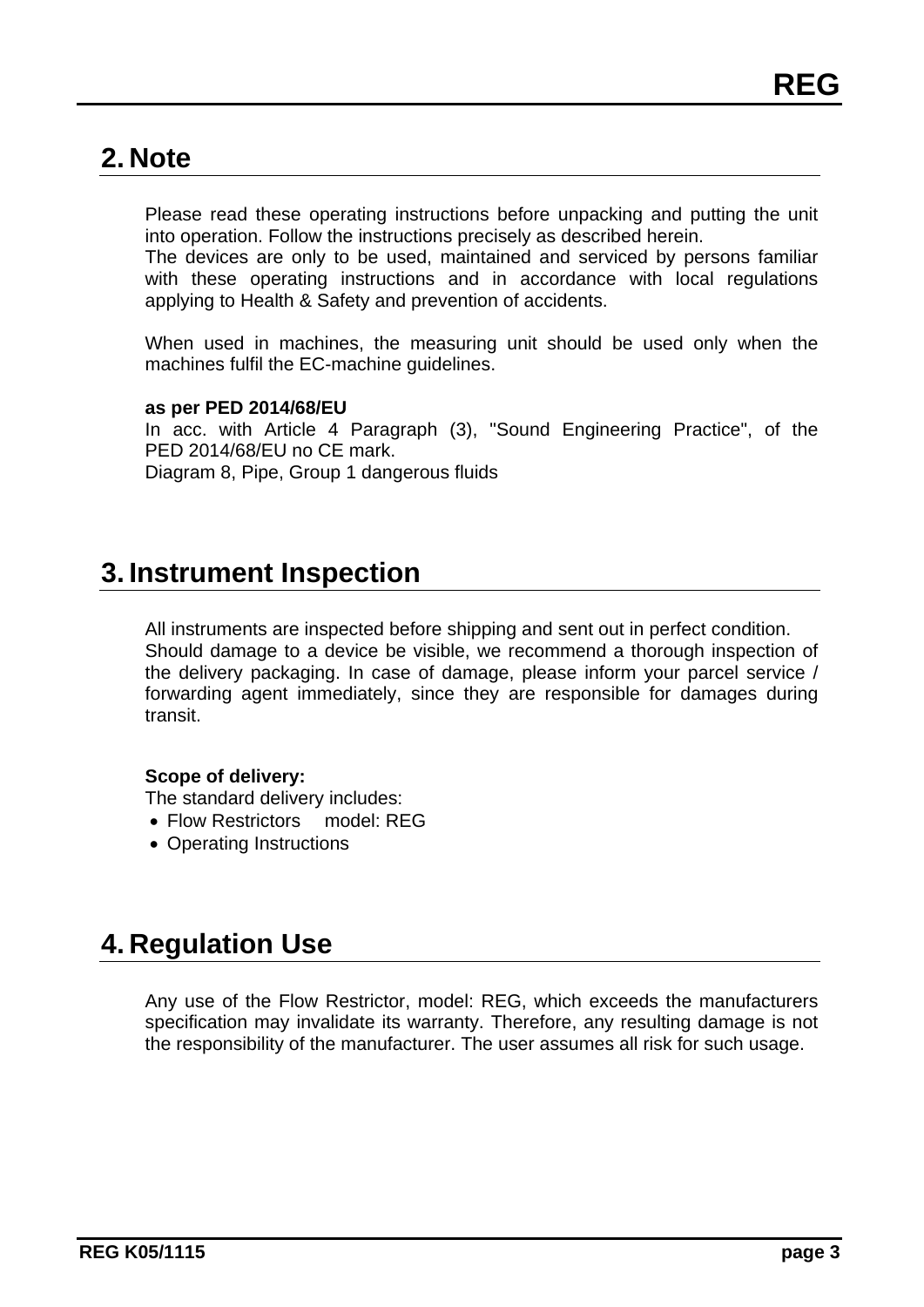## **5. Operating Principle**

KOBOLD model REG flow restrictors serve to keep constant quantities of liquids in pipework systems. The REG rate regulators are ideally suited for the simple restriction of a preset value of throughputs of water or of liquids similar to water. The flow restrictors ensure an equilibrium, particularly in systems with many consumers and resulting pressure fluctuations caused by random flow conditions. In other words, the desired throughput is not exceeded.

Constant flow is achieved by two stainless steel spring plates that are crosswise mounted and riveted together. The gap between the spring-loaded stainless steel plate and the seal-surface is continuously varied as the differential pressure changes. As the differential pressure decreases, the gap widens, and it closes as the pressure increases, thus maintaining a constant flow volume through the device.

### **6. Mechanical Connection**

### **Before installation:**

- Remove all transport securing devices and make sure that there are no more packaging parts left in the device.
- Make sure that the permitted maximum operating pressures and temperatures for the device are not exceeded (see 7 Technical Information)
- Install the flow limiter into the piping without mechanical stress.
- Protect the measuring pipe against external damage.
- Avoid pressure surges in the measuring pipe e.g. by blocking the flow quickly.
- If possible, after mechanical installation, make sure that the connection between screw connection and pipe is tight and does not leak.

Maximum tightening torques for process connection:

| G ½             | 30 Nm |
|-----------------|-------|
| G $\frac{3}{4}$ | 30 Nm |
| G1              | 38 Nm |



**Warning! The differential pressure must not exceed 10 bar.**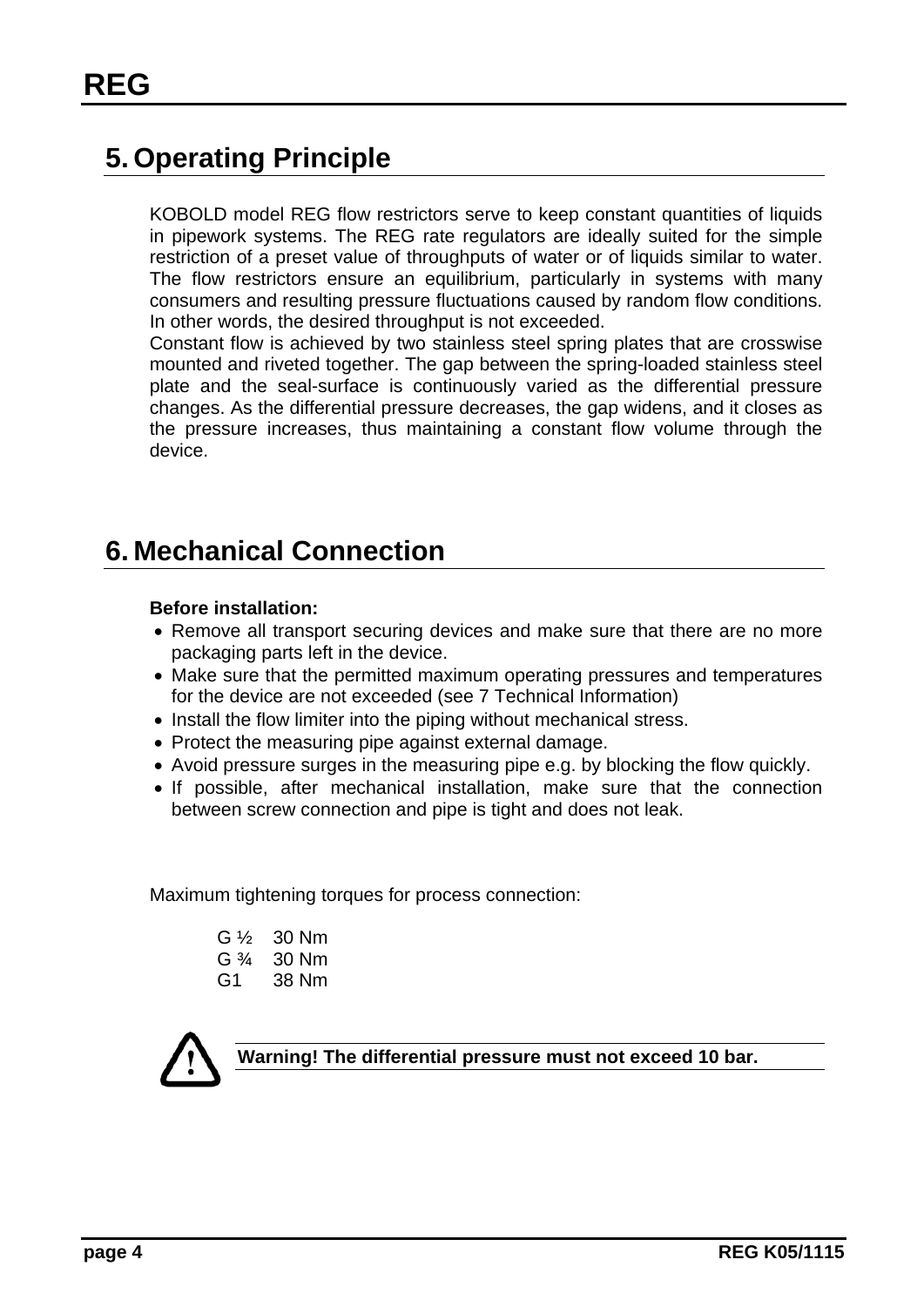# **7. Technical Information**

| Connections:                                                                                                             | female thread G $\frac{1}{2}$ , G $\frac{3}{4}$<br>female/male thread G 1/2-G $\frac{3}{4}$<br>male thread G $\frac{3}{4}$                                              |
|--------------------------------------------------------------------------------------------------------------------------|-------------------------------------------------------------------------------------------------------------------------------------------------------------------------|
|                                                                                                                          | female thread 3⁄4 NPT<br>female/male thread 34 NPT                                                                                                                      |
| Service temperature:<br>Operating pressure:<br>Allowable operating                                                       | multiple element<br>male thread<br>G 1 $\frac{1}{2}$ , G 2, G 2 $\frac{1}{4}$ , G 2 $\frac{1}{2}$<br>Flange DN 20/25/32/40/50/65/80/100<br>$-10+300$ °C<br>max. 200 bar |
| pressure REG-82Fx:<br>Differential pressure:<br>Differential pressure:<br><b>Materials</b><br>(see drawing for details): | see order details, page 11, table<br>min. 2.0 bar<br>max. 10 bar                                                                                                        |
| <b>Brass-version</b><br>Stainless steel-version                                                                          | brass and stainless steel<br>all stainless steel                                                                                                                        |
| Viscosity:                                                                                                               | max. 30 mm $^{2}/s$                                                                                                                                                     |

# **8. Differential Pressure Curve**

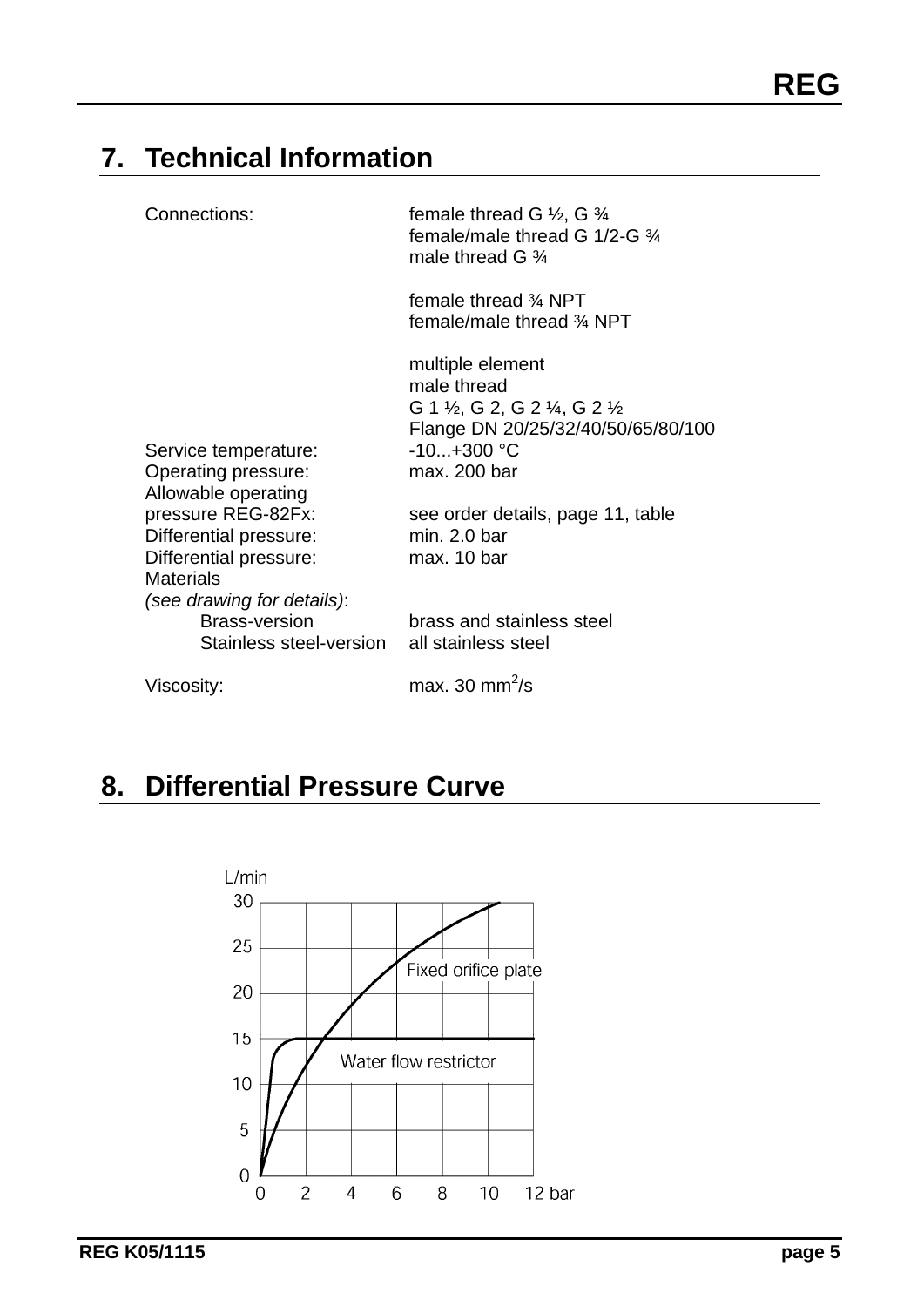# **9. Dimensions and Order Codes**

### REG-1x/REG-2x/REG-5x



REG-3x/REG-4x/REG-6x



#### REG-0x...6x with Design and Materials

| 1 Valve body  | Brass Ms 58<br>or st. steel 1,4301 |  |
|---------------|------------------------------------|--|
| 2 Pan         | St. steel 1.4301                   |  |
| 3 Spring star | St. steel 1.4310                   |  |
| 4 Ring        | St. steel 1,4301                   |  |
| 5 Circlip     | St. steel 1.4122                   |  |





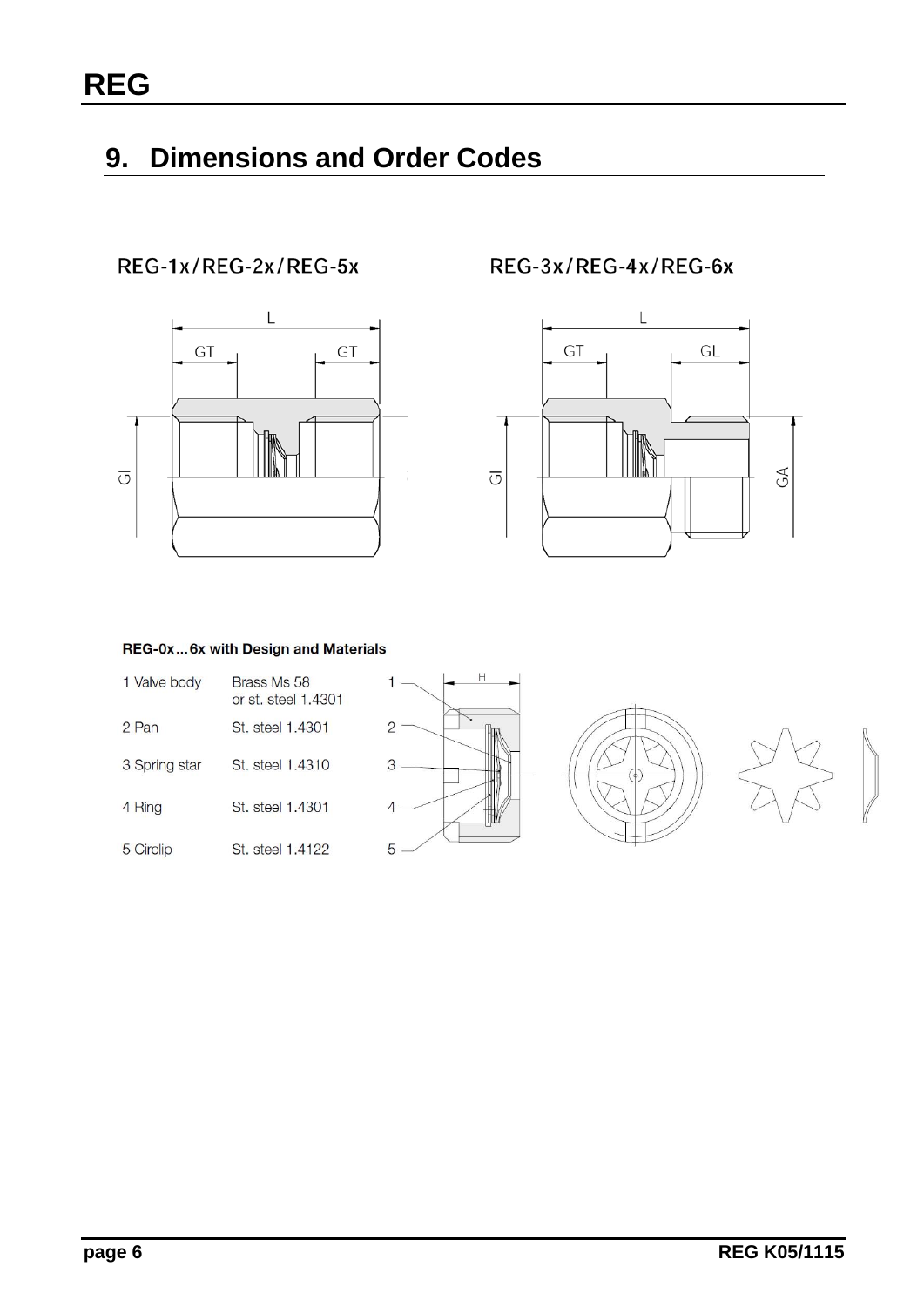| 42<br>50<br>42<br>50<br>$L$ [mm]<br>GT [mm]<br>14<br>16<br>14<br>16<br>$\overline{a}$<br>GL [mm]<br>14<br>16<br>$\blacksquare$<br>GI<br>G 1/2<br>G 3/4<br>G 1/2<br>G 3/4<br>$\blacksquare$<br>GA<br>G 1/2<br>G 3/4<br>$\blacksquare$<br>$\overline{\phantom{a}}$<br>$\overline{\phantom{a}}$<br>27<br>AF [mm]<br>36<br>27<br>36<br>$\blacksquare$<br>$H$ [mm]<br>15<br>Through-<br>Tolerance<br><b>Stainless</b><br><b>Stainless</b><br><b>Stainless</b><br><b>Stainless</b><br><b>Stainless</b><br>put<br><b>Brass</b><br>Brass<br><b>Brass</b><br><b>Brass</b><br><b>Brass</b><br>L/min<br>steel<br>steel<br>steel<br>steel<br>steel<br>L/min<br>0,5<br><b>REG-1100D</b><br><b>REG-3100D</b><br><b>REG-4200D</b><br>± 0.2<br><b>REG-0100</b><br><b>REG-0200</b><br><b>REG-1200D</b><br><b>REG-2100D</b><br><b>REG-2200D</b><br><b>REG-3200D</b><br><b>REG-4100D</b><br><b>REG-0101</b><br><b>REG-0201</b><br><b>REG-1101D</b><br><b>REG-1201D</b><br><b>REG-2101D</b><br><b>REG-2201D</b><br><b>REG-3101D</b><br><b>REG-3201D</b><br><b>REG-4101D</b><br><b>REG-4201D</b><br>$\mathbf{1}$<br>± 0.2<br>$\overline{2}$<br>± 0.2<br><b>REG-0102</b><br><b>REG-0202</b><br><b>REG-1102D</b><br><b>REG-1202D</b><br><b>REG-2102D</b><br><b>REG-2202D</b><br><b>REG-3202D</b><br><b>REG-4202D</b><br><b>REG-3102D</b><br><b>REG-4102D</b><br>3<br>± 0.4<br><b>REG-0103</b><br><b>REG-0203</b><br><b>REG-1103D</b><br><b>REG-1203D</b><br><b>REG-2103D</b><br><b>REG-2203D</b><br><b>REG-3103D</b><br><b>REG-3203D</b><br><b>REG-4103D</b><br><b>REG-4203D</b><br><b>REG-0204</b><br><b>REG-1104D</b><br><b>REG-2204D</b><br><b>REG-4204D</b><br>4<br>± 0.4<br><b>REG-0104</b><br><b>REG-1204D</b><br><b>REG-2104D</b><br><b>REG-3104D</b><br><b>REG-3204D</b><br><b>REG-4104D</b><br><b>REG-0205</b><br><b>REG-1105D</b><br><b>REG-1205D</b><br><b>REG-2105D</b><br><b>REG-2205D</b><br><b>REG-3105D</b><br><b>REG-4205D</b><br>5<br>± 0.5<br><b>REG-0105</b><br><b>REG-3205D</b><br><b>REG-4105D</b><br>6<br>± 0.5<br><b>REG-0106</b><br><b>REG-0206</b><br><b>REG-1106D</b><br><b>REG-1206D</b><br><b>REG-2106D</b><br><b>REG-2206D</b><br><b>REG-3106D</b><br><b>REG-3206D</b><br><b>REG-4106D</b><br><b>REG-4206D</b><br>8<br>± 0.5<br><b>REG-0108</b><br><b>REG-0208</b><br><b>REG-1108D</b><br><b>REG-1208D</b><br><b>REG-2108D</b><br><b>REG-2208D</b><br><b>REG-3108D</b><br><b>REG-3208D</b><br><b>REG-4108D</b><br><b>REG-4208D</b><br>9<br><b>REG-0109</b><br><b>REG-0209</b><br><b>REG-1109D</b><br><b>REG-1209D</b><br><b>REG-2109D</b><br><b>REG-2209D</b><br><b>REG-3109D</b><br><b>REG-3209D</b><br><b>REG-4109D</b><br><b>REG-4209D</b><br>± 0.7<br>10<br><b>REG-0110</b><br><b>REG-0210</b><br><b>REG-1110D</b><br><b>REG-1210D</b><br><b>REG-2110D</b><br><b>REG-2210D</b><br><b>REG-3110D</b><br><b>REG-3210D</b><br><b>REG-4110D</b><br><b>REG-4210D</b><br>± 0.7<br>11<br>± 0.7<br><b>REG-0111</b><br>REG-0211<br><b>REG-1111D</b><br><b>REG-1211D</b><br>REG-2111D<br><b>REG-2211D</b><br><b>REG-3111D</b><br><b>REG-3211D</b><br><b>REG-4111D</b><br><b>REG-4211D</b><br>12<br>$\pm$ 0.7<br><b>REG-0112</b><br><b>REG-0212</b><br><b>REG-1112D</b><br><b>REG-1212D</b><br><b>REG-2112D</b><br><b>REG-2212D</b><br>REG-3112D<br><b>REG-3212D</b><br><b>REG-4112D</b><br><b>REG-4212D</b><br>16<br><b>REG-0116</b><br>REG-0216<br><b>REG-1116D</b><br><b>REG-1216D</b><br><b>REG-2116D</b><br><b>REG-2216D</b><br><b>REG-3116D</b><br><b>REG-3216D</b><br><b>REG-4216D</b><br>± 1.2<br><b>REG-4116D</b><br><b>REG-0120</b><br><b>REG-0220</b><br><b>REG-1120D</b><br><b>REG-1220D</b><br><b>REG-2120D</b><br><b>REG-2220D</b><br><b>REG-3120D</b><br><b>REG-3220D</b><br><b>REG-4120D</b><br><b>REG-4220D</b><br>20<br>± 1.2<br>25<br><b>REG-0125</b><br><b>REG-0225</b><br><b>REG-1125D</b><br><b>REG-1225D</b><br><b>REG-2125D</b><br><b>REG-2225D</b><br><b>REG-3125D</b><br><b>REG-3225D</b><br><b>REG-4125D</b><br><b>REG-4425D</b><br>± 1.5<br>30<br>± 1.5<br><b>REG-0130</b><br><b>REG-0230</b><br><b>REG-1130D</b><br><b>REG-1230D</b><br><b>REG-2130D</b><br><b>REG-2230D</b><br><b>REG-3130D</b><br><b>REG-3230D</b><br><b>REG-4130D</b><br><b>REG-4230D</b><br>40<br>±2<br><b>REG-0140</b><br><b>REG-0240</b><br><b>REG-1140D</b><br><b>REG-1240D</b><br><b>REG-2240D</b><br><b>REG-3140D</b><br><b>REG-3240D</b><br><b>REG-4240D</b><br><b>REG-4240D</b><br><b>REG-2140D</b> | Dimensions |  | <b>Male thread</b><br>G 3/4 | Female/female thread<br>G <sub>1/2</sub> |  | Female/female thread<br>G 3/4 |  | <br>Female/male thread<br>G 1/2 |  | Female/male thread<br>G <sub>3/4</sub> |  |  |  |
|------------------------------------------------------------------------------------------------------------------------------------------------------------------------------------------------------------------------------------------------------------------------------------------------------------------------------------------------------------------------------------------------------------------------------------------------------------------------------------------------------------------------------------------------------------------------------------------------------------------------------------------------------------------------------------------------------------------------------------------------------------------------------------------------------------------------------------------------------------------------------------------------------------------------------------------------------------------------------------------------------------------------------------------------------------------------------------------------------------------------------------------------------------------------------------------------------------------------------------------------------------------------------------------------------------------------------------------------------------------------------------------------------------------------------------------------------------------------------------------------------------------------------------------------------------------------------------------------------------------------------------------------------------------------------------------------------------------------------------------------------------------------------------------------------------------------------------------------------------------------------------------------------------------------------------------------------------------------------------------------------------------------------------------------------------------------------------------------------------------------------------------------------------------------------------------------------------------------------------------------------------------------------------------------------------------------------------------------------------------------------------------------------------------------------------------------------------------------------------------------------------------------------------------------------------------------------------------------------------------------------------------------------------------------------------------------------------------------------------------------------------------------------------------------------------------------------------------------------------------------------------------------------------------------------------------------------------------------------------------------------------------------------------------------------------------------------------------------------------------------------------------------------------------------------------------------------------------------------------------------------------------------------------------------------------------------------------------------------------------------------------------------------------------------------------------------------------------------------------------------------------------------------------------------------------------------------------------------------------------------------------------------------------------------------------------------------------------------------------------------------------------------------------------------------------------------------------------------------------------------------------------------------------------------------------------------------------------------------------------------------------------------------------------------------------------------------------------------------------------------------------------------------------------------------------------------------------------------------------------------------------------------------------------------------------------------------------------------------------------------------------------------------------|------------|--|-----------------------------|------------------------------------------|--|-------------------------------|--|---------------------------------|--|----------------------------------------|--|--|--|
|                                                                                                                                                                                                                                                                                                                                                                                                                                                                                                                                                                                                                                                                                                                                                                                                                                                                                                                                                                                                                                                                                                                                                                                                                                                                                                                                                                                                                                                                                                                                                                                                                                                                                                                                                                                                                                                                                                                                                                                                                                                                                                                                                                                                                                                                                                                                                                                                                                                                                                                                                                                                                                                                                                                                                                                                                                                                                                                                                                                                                                                                                                                                                                                                                                                                                                                                                                                                                                                                                                                                                                                                                                                                                                                                                                                                                                                                                                                                                                                                                                                                                                                                                                                                                                                                                                                                                                                                            |            |  |                             |                                          |  |                               |  |                                 |  |                                        |  |  |  |
|                                                                                                                                                                                                                                                                                                                                                                                                                                                                                                                                                                                                                                                                                                                                                                                                                                                                                                                                                                                                                                                                                                                                                                                                                                                                                                                                                                                                                                                                                                                                                                                                                                                                                                                                                                                                                                                                                                                                                                                                                                                                                                                                                                                                                                                                                                                                                                                                                                                                                                                                                                                                                                                                                                                                                                                                                                                                                                                                                                                                                                                                                                                                                                                                                                                                                                                                                                                                                                                                                                                                                                                                                                                                                                                                                                                                                                                                                                                                                                                                                                                                                                                                                                                                                                                                                                                                                                                                            |            |  |                             |                                          |  |                               |  |                                 |  |                                        |  |  |  |
|                                                                                                                                                                                                                                                                                                                                                                                                                                                                                                                                                                                                                                                                                                                                                                                                                                                                                                                                                                                                                                                                                                                                                                                                                                                                                                                                                                                                                                                                                                                                                                                                                                                                                                                                                                                                                                                                                                                                                                                                                                                                                                                                                                                                                                                                                                                                                                                                                                                                                                                                                                                                                                                                                                                                                                                                                                                                                                                                                                                                                                                                                                                                                                                                                                                                                                                                                                                                                                                                                                                                                                                                                                                                                                                                                                                                                                                                                                                                                                                                                                                                                                                                                                                                                                                                                                                                                                                                            |            |  |                             |                                          |  |                               |  |                                 |  |                                        |  |  |  |
|                                                                                                                                                                                                                                                                                                                                                                                                                                                                                                                                                                                                                                                                                                                                                                                                                                                                                                                                                                                                                                                                                                                                                                                                                                                                                                                                                                                                                                                                                                                                                                                                                                                                                                                                                                                                                                                                                                                                                                                                                                                                                                                                                                                                                                                                                                                                                                                                                                                                                                                                                                                                                                                                                                                                                                                                                                                                                                                                                                                                                                                                                                                                                                                                                                                                                                                                                                                                                                                                                                                                                                                                                                                                                                                                                                                                                                                                                                                                                                                                                                                                                                                                                                                                                                                                                                                                                                                                            |            |  |                             |                                          |  |                               |  |                                 |  |                                        |  |  |  |
|                                                                                                                                                                                                                                                                                                                                                                                                                                                                                                                                                                                                                                                                                                                                                                                                                                                                                                                                                                                                                                                                                                                                                                                                                                                                                                                                                                                                                                                                                                                                                                                                                                                                                                                                                                                                                                                                                                                                                                                                                                                                                                                                                                                                                                                                                                                                                                                                                                                                                                                                                                                                                                                                                                                                                                                                                                                                                                                                                                                                                                                                                                                                                                                                                                                                                                                                                                                                                                                                                                                                                                                                                                                                                                                                                                                                                                                                                                                                                                                                                                                                                                                                                                                                                                                                                                                                                                                                            |            |  |                             |                                          |  |                               |  |                                 |  |                                        |  |  |  |
|                                                                                                                                                                                                                                                                                                                                                                                                                                                                                                                                                                                                                                                                                                                                                                                                                                                                                                                                                                                                                                                                                                                                                                                                                                                                                                                                                                                                                                                                                                                                                                                                                                                                                                                                                                                                                                                                                                                                                                                                                                                                                                                                                                                                                                                                                                                                                                                                                                                                                                                                                                                                                                                                                                                                                                                                                                                                                                                                                                                                                                                                                                                                                                                                                                                                                                                                                                                                                                                                                                                                                                                                                                                                                                                                                                                                                                                                                                                                                                                                                                                                                                                                                                                                                                                                                                                                                                                                            |            |  |                             |                                          |  |                               |  |                                 |  |                                        |  |  |  |
|                                                                                                                                                                                                                                                                                                                                                                                                                                                                                                                                                                                                                                                                                                                                                                                                                                                                                                                                                                                                                                                                                                                                                                                                                                                                                                                                                                                                                                                                                                                                                                                                                                                                                                                                                                                                                                                                                                                                                                                                                                                                                                                                                                                                                                                                                                                                                                                                                                                                                                                                                                                                                                                                                                                                                                                                                                                                                                                                                                                                                                                                                                                                                                                                                                                                                                                                                                                                                                                                                                                                                                                                                                                                                                                                                                                                                                                                                                                                                                                                                                                                                                                                                                                                                                                                                                                                                                                                            |            |  |                             |                                          |  |                               |  |                                 |  |                                        |  |  |  |
|                                                                                                                                                                                                                                                                                                                                                                                                                                                                                                                                                                                                                                                                                                                                                                                                                                                                                                                                                                                                                                                                                                                                                                                                                                                                                                                                                                                                                                                                                                                                                                                                                                                                                                                                                                                                                                                                                                                                                                                                                                                                                                                                                                                                                                                                                                                                                                                                                                                                                                                                                                                                                                                                                                                                                                                                                                                                                                                                                                                                                                                                                                                                                                                                                                                                                                                                                                                                                                                                                                                                                                                                                                                                                                                                                                                                                                                                                                                                                                                                                                                                                                                                                                                                                                                                                                                                                                                                            |            |  |                             |                                          |  |                               |  |                                 |  |                                        |  |  |  |
|                                                                                                                                                                                                                                                                                                                                                                                                                                                                                                                                                                                                                                                                                                                                                                                                                                                                                                                                                                                                                                                                                                                                                                                                                                                                                                                                                                                                                                                                                                                                                                                                                                                                                                                                                                                                                                                                                                                                                                                                                                                                                                                                                                                                                                                                                                                                                                                                                                                                                                                                                                                                                                                                                                                                                                                                                                                                                                                                                                                                                                                                                                                                                                                                                                                                                                                                                                                                                                                                                                                                                                                                                                                                                                                                                                                                                                                                                                                                                                                                                                                                                                                                                                                                                                                                                                                                                                                                            |            |  |                             |                                          |  |                               |  |                                 |  |                                        |  |  |  |
|                                                                                                                                                                                                                                                                                                                                                                                                                                                                                                                                                                                                                                                                                                                                                                                                                                                                                                                                                                                                                                                                                                                                                                                                                                                                                                                                                                                                                                                                                                                                                                                                                                                                                                                                                                                                                                                                                                                                                                                                                                                                                                                                                                                                                                                                                                                                                                                                                                                                                                                                                                                                                                                                                                                                                                                                                                                                                                                                                                                                                                                                                                                                                                                                                                                                                                                                                                                                                                                                                                                                                                                                                                                                                                                                                                                                                                                                                                                                                                                                                                                                                                                                                                                                                                                                                                                                                                                                            |            |  |                             |                                          |  |                               |  |                                 |  |                                        |  |  |  |
|                                                                                                                                                                                                                                                                                                                                                                                                                                                                                                                                                                                                                                                                                                                                                                                                                                                                                                                                                                                                                                                                                                                                                                                                                                                                                                                                                                                                                                                                                                                                                                                                                                                                                                                                                                                                                                                                                                                                                                                                                                                                                                                                                                                                                                                                                                                                                                                                                                                                                                                                                                                                                                                                                                                                                                                                                                                                                                                                                                                                                                                                                                                                                                                                                                                                                                                                                                                                                                                                                                                                                                                                                                                                                                                                                                                                                                                                                                                                                                                                                                                                                                                                                                                                                                                                                                                                                                                                            |            |  |                             |                                          |  |                               |  |                                 |  |                                        |  |  |  |
|                                                                                                                                                                                                                                                                                                                                                                                                                                                                                                                                                                                                                                                                                                                                                                                                                                                                                                                                                                                                                                                                                                                                                                                                                                                                                                                                                                                                                                                                                                                                                                                                                                                                                                                                                                                                                                                                                                                                                                                                                                                                                                                                                                                                                                                                                                                                                                                                                                                                                                                                                                                                                                                                                                                                                                                                                                                                                                                                                                                                                                                                                                                                                                                                                                                                                                                                                                                                                                                                                                                                                                                                                                                                                                                                                                                                                                                                                                                                                                                                                                                                                                                                                                                                                                                                                                                                                                                                            |            |  |                             |                                          |  |                               |  |                                 |  |                                        |  |  |  |
|                                                                                                                                                                                                                                                                                                                                                                                                                                                                                                                                                                                                                                                                                                                                                                                                                                                                                                                                                                                                                                                                                                                                                                                                                                                                                                                                                                                                                                                                                                                                                                                                                                                                                                                                                                                                                                                                                                                                                                                                                                                                                                                                                                                                                                                                                                                                                                                                                                                                                                                                                                                                                                                                                                                                                                                                                                                                                                                                                                                                                                                                                                                                                                                                                                                                                                                                                                                                                                                                                                                                                                                                                                                                                                                                                                                                                                                                                                                                                                                                                                                                                                                                                                                                                                                                                                                                                                                                            |            |  |                             |                                          |  |                               |  |                                 |  |                                        |  |  |  |
|                                                                                                                                                                                                                                                                                                                                                                                                                                                                                                                                                                                                                                                                                                                                                                                                                                                                                                                                                                                                                                                                                                                                                                                                                                                                                                                                                                                                                                                                                                                                                                                                                                                                                                                                                                                                                                                                                                                                                                                                                                                                                                                                                                                                                                                                                                                                                                                                                                                                                                                                                                                                                                                                                                                                                                                                                                                                                                                                                                                                                                                                                                                                                                                                                                                                                                                                                                                                                                                                                                                                                                                                                                                                                                                                                                                                                                                                                                                                                                                                                                                                                                                                                                                                                                                                                                                                                                                                            |            |  |                             |                                          |  |                               |  |                                 |  |                                        |  |  |  |
|                                                                                                                                                                                                                                                                                                                                                                                                                                                                                                                                                                                                                                                                                                                                                                                                                                                                                                                                                                                                                                                                                                                                                                                                                                                                                                                                                                                                                                                                                                                                                                                                                                                                                                                                                                                                                                                                                                                                                                                                                                                                                                                                                                                                                                                                                                                                                                                                                                                                                                                                                                                                                                                                                                                                                                                                                                                                                                                                                                                                                                                                                                                                                                                                                                                                                                                                                                                                                                                                                                                                                                                                                                                                                                                                                                                                                                                                                                                                                                                                                                                                                                                                                                                                                                                                                                                                                                                                            |            |  |                             |                                          |  |                               |  |                                 |  |                                        |  |  |  |
|                                                                                                                                                                                                                                                                                                                                                                                                                                                                                                                                                                                                                                                                                                                                                                                                                                                                                                                                                                                                                                                                                                                                                                                                                                                                                                                                                                                                                                                                                                                                                                                                                                                                                                                                                                                                                                                                                                                                                                                                                                                                                                                                                                                                                                                                                                                                                                                                                                                                                                                                                                                                                                                                                                                                                                                                                                                                                                                                                                                                                                                                                                                                                                                                                                                                                                                                                                                                                                                                                                                                                                                                                                                                                                                                                                                                                                                                                                                                                                                                                                                                                                                                                                                                                                                                                                                                                                                                            |            |  |                             |                                          |  |                               |  |                                 |  |                                        |  |  |  |
|                                                                                                                                                                                                                                                                                                                                                                                                                                                                                                                                                                                                                                                                                                                                                                                                                                                                                                                                                                                                                                                                                                                                                                                                                                                                                                                                                                                                                                                                                                                                                                                                                                                                                                                                                                                                                                                                                                                                                                                                                                                                                                                                                                                                                                                                                                                                                                                                                                                                                                                                                                                                                                                                                                                                                                                                                                                                                                                                                                                                                                                                                                                                                                                                                                                                                                                                                                                                                                                                                                                                                                                                                                                                                                                                                                                                                                                                                                                                                                                                                                                                                                                                                                                                                                                                                                                                                                                                            |            |  |                             |                                          |  |                               |  |                                 |  |                                        |  |  |  |
|                                                                                                                                                                                                                                                                                                                                                                                                                                                                                                                                                                                                                                                                                                                                                                                                                                                                                                                                                                                                                                                                                                                                                                                                                                                                                                                                                                                                                                                                                                                                                                                                                                                                                                                                                                                                                                                                                                                                                                                                                                                                                                                                                                                                                                                                                                                                                                                                                                                                                                                                                                                                                                                                                                                                                                                                                                                                                                                                                                                                                                                                                                                                                                                                                                                                                                                                                                                                                                                                                                                                                                                                                                                                                                                                                                                                                                                                                                                                                                                                                                                                                                                                                                                                                                                                                                                                                                                                            |            |  |                             |                                          |  |                               |  |                                 |  |                                        |  |  |  |
|                                                                                                                                                                                                                                                                                                                                                                                                                                                                                                                                                                                                                                                                                                                                                                                                                                                                                                                                                                                                                                                                                                                                                                                                                                                                                                                                                                                                                                                                                                                                                                                                                                                                                                                                                                                                                                                                                                                                                                                                                                                                                                                                                                                                                                                                                                                                                                                                                                                                                                                                                                                                                                                                                                                                                                                                                                                                                                                                                                                                                                                                                                                                                                                                                                                                                                                                                                                                                                                                                                                                                                                                                                                                                                                                                                                                                                                                                                                                                                                                                                                                                                                                                                                                                                                                                                                                                                                                            |            |  |                             |                                          |  |                               |  |                                 |  |                                        |  |  |  |
|                                                                                                                                                                                                                                                                                                                                                                                                                                                                                                                                                                                                                                                                                                                                                                                                                                                                                                                                                                                                                                                                                                                                                                                                                                                                                                                                                                                                                                                                                                                                                                                                                                                                                                                                                                                                                                                                                                                                                                                                                                                                                                                                                                                                                                                                                                                                                                                                                                                                                                                                                                                                                                                                                                                                                                                                                                                                                                                                                                                                                                                                                                                                                                                                                                                                                                                                                                                                                                                                                                                                                                                                                                                                                                                                                                                                                                                                                                                                                                                                                                                                                                                                                                                                                                                                                                                                                                                                            |            |  |                             |                                          |  |                               |  |                                 |  |                                        |  |  |  |
|                                                                                                                                                                                                                                                                                                                                                                                                                                                                                                                                                                                                                                                                                                                                                                                                                                                                                                                                                                                                                                                                                                                                                                                                                                                                                                                                                                                                                                                                                                                                                                                                                                                                                                                                                                                                                                                                                                                                                                                                                                                                                                                                                                                                                                                                                                                                                                                                                                                                                                                                                                                                                                                                                                                                                                                                                                                                                                                                                                                                                                                                                                                                                                                                                                                                                                                                                                                                                                                                                                                                                                                                                                                                                                                                                                                                                                                                                                                                                                                                                                                                                                                                                                                                                                                                                                                                                                                                            |            |  |                             |                                          |  |                               |  |                                 |  |                                        |  |  |  |
|                                                                                                                                                                                                                                                                                                                                                                                                                                                                                                                                                                                                                                                                                                                                                                                                                                                                                                                                                                                                                                                                                                                                                                                                                                                                                                                                                                                                                                                                                                                                                                                                                                                                                                                                                                                                                                                                                                                                                                                                                                                                                                                                                                                                                                                                                                                                                                                                                                                                                                                                                                                                                                                                                                                                                                                                                                                                                                                                                                                                                                                                                                                                                                                                                                                                                                                                                                                                                                                                                                                                                                                                                                                                                                                                                                                                                                                                                                                                                                                                                                                                                                                                                                                                                                                                                                                                                                                                            |            |  |                             |                                          |  |                               |  |                                 |  |                                        |  |  |  |
|                                                                                                                                                                                                                                                                                                                                                                                                                                                                                                                                                                                                                                                                                                                                                                                                                                                                                                                                                                                                                                                                                                                                                                                                                                                                                                                                                                                                                                                                                                                                                                                                                                                                                                                                                                                                                                                                                                                                                                                                                                                                                                                                                                                                                                                                                                                                                                                                                                                                                                                                                                                                                                                                                                                                                                                                                                                                                                                                                                                                                                                                                                                                                                                                                                                                                                                                                                                                                                                                                                                                                                                                                                                                                                                                                                                                                                                                                                                                                                                                                                                                                                                                                                                                                                                                                                                                                                                                            |            |  |                             |                                          |  |                               |  |                                 |  |                                        |  |  |  |
|                                                                                                                                                                                                                                                                                                                                                                                                                                                                                                                                                                                                                                                                                                                                                                                                                                                                                                                                                                                                                                                                                                                                                                                                                                                                                                                                                                                                                                                                                                                                                                                                                                                                                                                                                                                                                                                                                                                                                                                                                                                                                                                                                                                                                                                                                                                                                                                                                                                                                                                                                                                                                                                                                                                                                                                                                                                                                                                                                                                                                                                                                                                                                                                                                                                                                                                                                                                                                                                                                                                                                                                                                                                                                                                                                                                                                                                                                                                                                                                                                                                                                                                                                                                                                                                                                                                                                                                                            |            |  |                             |                                          |  |                               |  |                                 |  |                                        |  |  |  |
|                                                                                                                                                                                                                                                                                                                                                                                                                                                                                                                                                                                                                                                                                                                                                                                                                                                                                                                                                                                                                                                                                                                                                                                                                                                                                                                                                                                                                                                                                                                                                                                                                                                                                                                                                                                                                                                                                                                                                                                                                                                                                                                                                                                                                                                                                                                                                                                                                                                                                                                                                                                                                                                                                                                                                                                                                                                                                                                                                                                                                                                                                                                                                                                                                                                                                                                                                                                                                                                                                                                                                                                                                                                                                                                                                                                                                                                                                                                                                                                                                                                                                                                                                                                                                                                                                                                                                                                                            |            |  |                             |                                          |  |                               |  |                                 |  |                                        |  |  |  |

### **Dimensions and Order Details G screw thread (example: REG-0101)**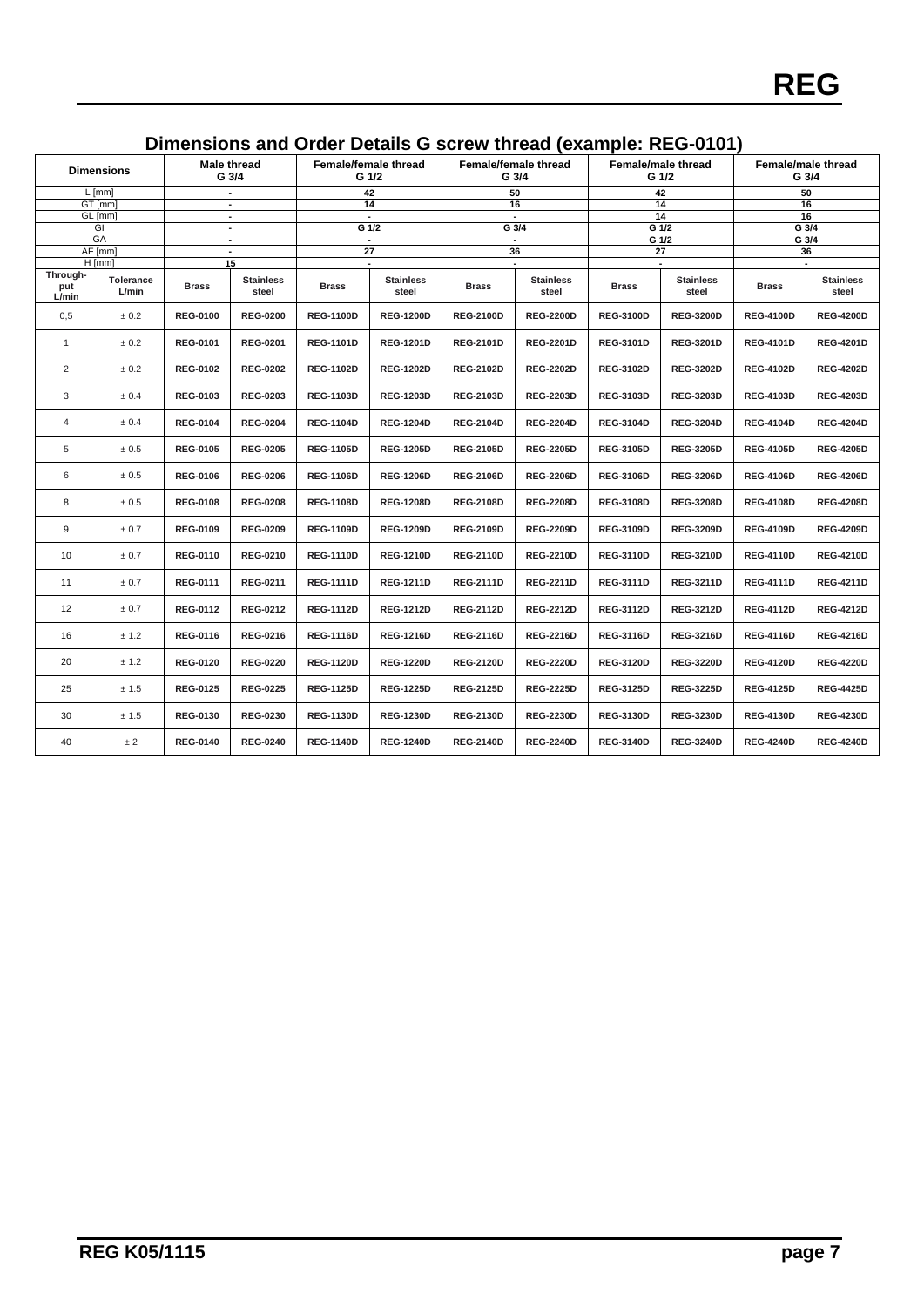| Dimensions and Order Details NPT screw thread (example: REG-5101) |  |  |
|-------------------------------------------------------------------|--|--|
|                                                                   |  |  |

| <b>Dimensions</b>          |                    | Female/female thread<br>$\frac{3}{4}$ NPT |                           | Female/male thread<br>$\frac{3}{4}$ NPT |                           |
|----------------------------|--------------------|-------------------------------------------|---------------------------|-----------------------------------------|---------------------------|
| $L$ [mm]                   |                    |                                           | 45                        | 45                                      |                           |
| GT [mm]                    |                    |                                           | 14                        |                                         | 14                        |
| GL [mm]                    |                    |                                           |                           |                                         | 17                        |
| GI                         |                    | $\frac{3}{4}$ NPT                         |                           | $\frac{3}{4}$ NPT                       |                           |
| GA                         |                    |                                           |                           | $\frac{3}{4}$ NPT                       |                           |
| $AF$ [mm]<br>$H$ [mm]      |                    |                                           | 30                        |                                         | 30                        |
| <b>Throughput</b><br>L/min | Tolerance<br>L/min | <b>Brass</b>                              | <b>Stainless</b><br>steel | <b>Brass</b>                            | <b>Stainless</b><br>steel |
| 0,5                        | ± 0.2              | <b>REG-5100</b>                           | <b>REG-5200</b>           | <b>REG-6100</b>                         | <b>REG-6200</b>           |
| 1                          | ± 0.2              | <b>REG-5101</b>                           | <b>REG-5201</b>           | <b>REG-6101</b>                         | <b>REG-6201</b>           |
| 2                          | ± 0.2              | <b>REG-5102</b>                           | <b>REG-5202</b>           | <b>REG-6102</b>                         | <b>REG-6202</b>           |
| 3                          | ± 0,4              | <b>REG-5103</b>                           | <b>REG-5203</b>           | <b>REG-6103</b>                         | <b>REG-6203</b>           |
| 4                          | ± 0,4              | <b>REG-5104</b>                           | <b>REG5204</b>            | <b>REG-6104</b>                         | <b>REG-6204</b>           |
| 5                          | ± 0,5              | <b>REG-5105</b>                           | <b>REG-5205</b>           | <b>REG-6105</b>                         | <b>REG-6205</b>           |
| 6                          | ± 0.5              | <b>REG-5106</b>                           | <b>REG-5206</b>           | <b>REG-6106</b>                         | <b>REG-6206</b>           |
| 8                          | ± 0.5              | <b>REG-5108</b>                           | <b>REG-5208</b>           | <b>REG-6108</b>                         | <b>REG-6208</b>           |
| 9                          | ± 0.7              | <b>REG-5109</b>                           | <b>REG-5209</b>           | <b>REG-6109</b>                         | <b>REG-6209</b>           |
| 10                         | ± 0.7              | <b>REG-5110</b>                           | <b>REG-5210</b>           | <b>REG-6110</b>                         | <b>REG-6210</b>           |
| 11                         | ± 0.7              | <b>REG-5111</b>                           | <b>REG-5211</b>           | <b>REG-6111</b>                         | <b>REG-6211</b>           |
| 12                         | $\pm 0.7$          | <b>REG-5112</b>                           | <b>REG-5212</b>           | <b>REG-6112</b>                         | <b>REG-6212</b>           |
| 16                         | ± 1,2              | <b>REG-5116</b>                           | <b>REG-5216</b>           | <b>REG-6116</b>                         | <b>REG-6216</b>           |
| 20                         | ± 1,2              | <b>REG-5120</b>                           | <b>REG-5220</b>           | <b>REG-6120</b>                         | <b>REG-6220</b>           |
| 25                         | ± 1,5              | <b>REG-5125</b>                           | <b>REG-5225</b>           | <b>REG-6125</b>                         | <b>REG-6225</b>           |
| 30                         | ± 1,5              | <b>REG-5130</b>                           | <b>REG-5230</b>           | <b>REG-6130</b>                         | <b>REG-6230</b>           |
| 40                         | ±2                 | <b>REG-5140</b>                           | <b>REG-5240</b>           | <b>REG-6140</b>                         | <b>REG-6240</b>           |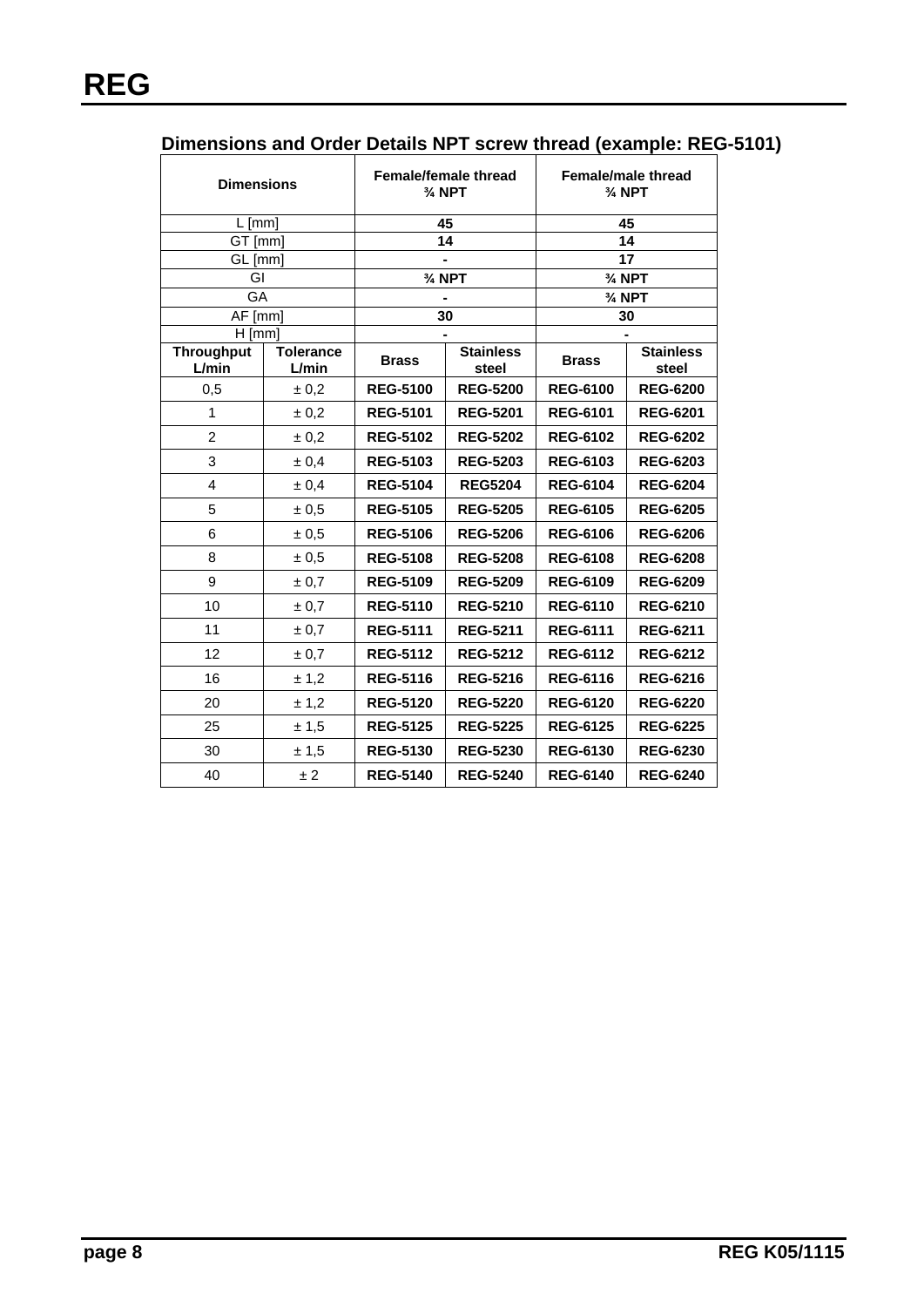| Design                   | <b>Size</b>                | Throughput* in L/min |  |
|--------------------------|----------------------------|----------------------|--|
|                          | $R402 = G 1 1.2$ ; 2-fold  | 1.0080               |  |
|                          | $R403 = G 1 1.2$ ; 3-fold  | 1.5120               |  |
| <b>REG-92</b>            | $R503 = G 2$ ; 3-fold      | 1.5120               |  |
| Multiple element made of | $R504 := G$ 2; 4-fold      | 2.0160               |  |
| stainless steel 1.4301   | $R585. = G 2 1.4$ ; 5-fold | 2.5200               |  |
|                          | $R656. = G 2 1.2$ ; 6-fold | 3.0240               |  |
|                          | $R657. = G 2 1.2$ ; 7-fold | 3.5280               |  |

#### **Order Details multiple element (example: REG-92 R402 080)**

\*The throughput is calculated by adding the regulating inserts (see also single elements). **Example: The throughput 55 L/min is obtained with one restrictor with two regulating inserts (30 plus 25 L/min).** 





**REG-92R403** 





**REG-92R504** 



**REG-92R585** 



**Thickness: 15 mm** 





**REG-92R657** 

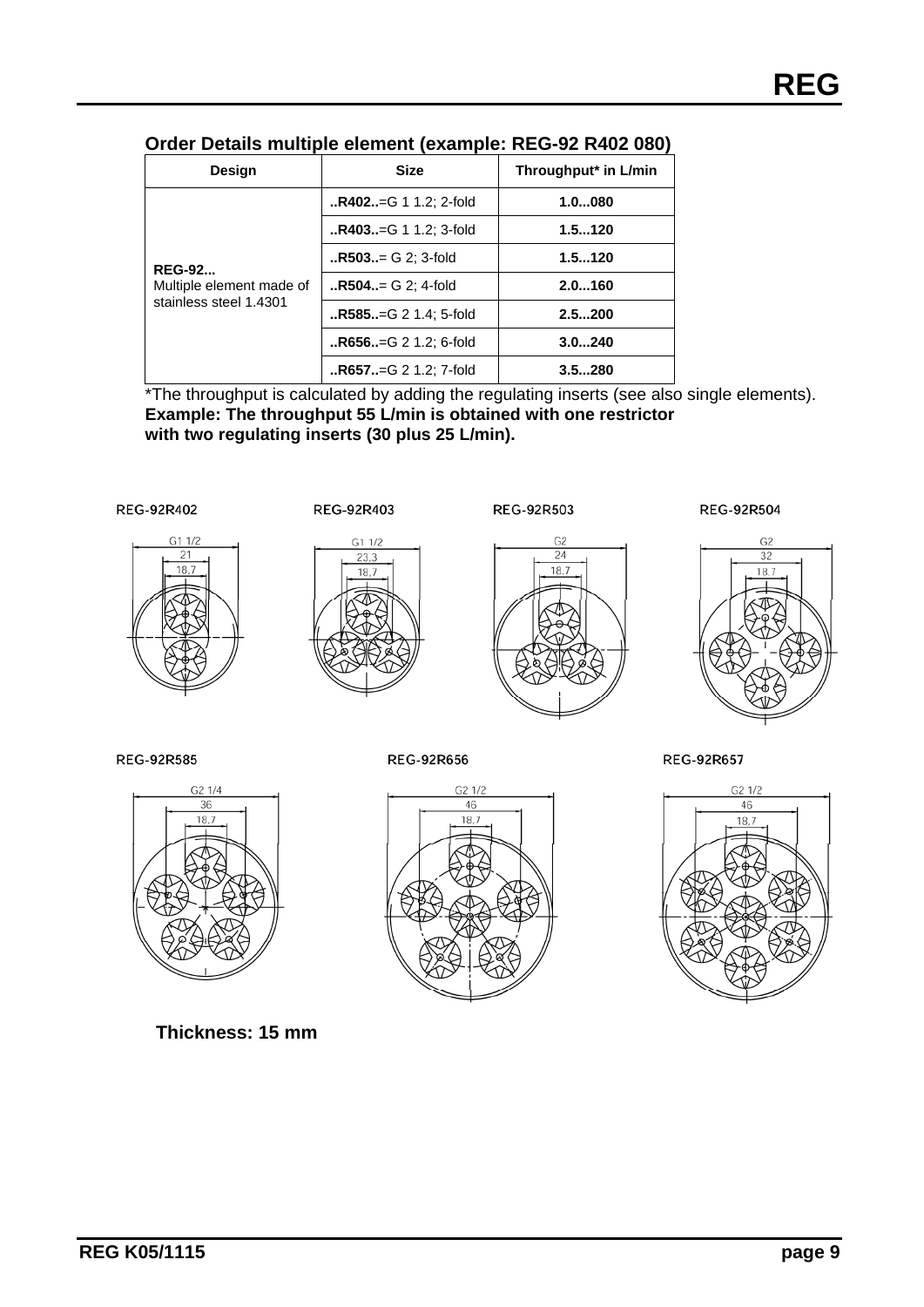### **Order Details multiple element – flange version (example: REG-82 F32 2 080)**

| Design                                                   | <b>Flange</b>                                                             | <b>Number of</b><br>elements | Flow rate* in L/min |
|----------------------------------------------------------|---------------------------------------------------------------------------|------------------------------|---------------------|
|                                                          | $\mathbf{F} = \mathbf{F} = \mathbf{D} \mathbf{D} = \mathbf{D} \mathbf{D}$ |                              |                     |
| <b>REG-82</b>                                            | $\mathsf{I}$ <b>.F25</b> = DN 25                                          | $.1. = 1$ -fold              | $0, 5$ 040          |
| Multiple element with flange<br>EN 1092-1, PN 16-40      | $F32=DN32$                                                                | $.2. = 2$ -fold              | 1080                |
| stainless steel 1.4301/1.4571                            |                                                                           | $.2. = 2$ -fold              | 1080                |
|                                                          | $.$ F40 $.$ = DN 40                                                       | $.3. = 3$ -fold              | $1, 5$ <b>120</b>   |
|                                                          |                                                                           | $.2. = 2$ -fold              | 1080                |
|                                                          | $F50 := DN 50$                                                            | $.3. = 3$ -fold              | $1, 5$ <b>120</b>   |
|                                                          |                                                                           | $.4. = 4$ -fold              | 2160                |
|                                                          |                                                                           | $.5. = 5$ -fold              | $2, 5$ <b>200</b>   |
|                                                          | $F65=DN 65$                                                               | $.4. = 4$ -fold              | 2160                |
|                                                          |                                                                           | $.5. = 5$ -fold              | $2, 5$ <b>200</b>   |
|                                                          |                                                                           | $.6. = 6$ -fold              | 3240                |
|                                                          |                                                                           | $.7. = 7$ -fold              | $3, 5$ <b>280</b>   |
| <b>REG-82</b>                                            | $B = DN 80$ = DN 80                                                       | $.5. = 5$ -fold              | $2, 5$ <b>200</b>   |
| Multiple element with flange<br>EN 1092-1, PN 16 made of |                                                                           | $.6. = 6$ -fold              | 3240                |
| stainless steel 1.4301/1.4571                            |                                                                           | $.7. = 7$ -fold              | $3, 5$ <b>280</b>   |
|                                                          |                                                                           | $.8. = 8$ -fold              | 4320                |
|                                                          |                                                                           | $.9. = 9$ -fold              | 4, 5360             |
|                                                          |                                                                           | $.6. = 6$ -fold              | 3240                |
|                                                          |                                                                           | $.7. = 7$ -fold              | $3, 5$ <b>280</b>   |
|                                                          | $F1H_{II} = DN 100$                                                       | $.8. = 8$ -fold              | 4320                |
|                                                          |                                                                           | $.Z = 10$ -fold              | 5400                |
|                                                          |                                                                           | $.B., = 12-fold$             | 6480                |
|                                                          |                                                                           | $.D = 10$ -fold              | 7560                |

\*The throughput is calculated by adding the regulating inserts (see also single elements). **Example: The throughput 55 L/min is obtained with one restrictor with two regulating inserts (30 plus 25 L/min).** 

#### **REG-82F322**